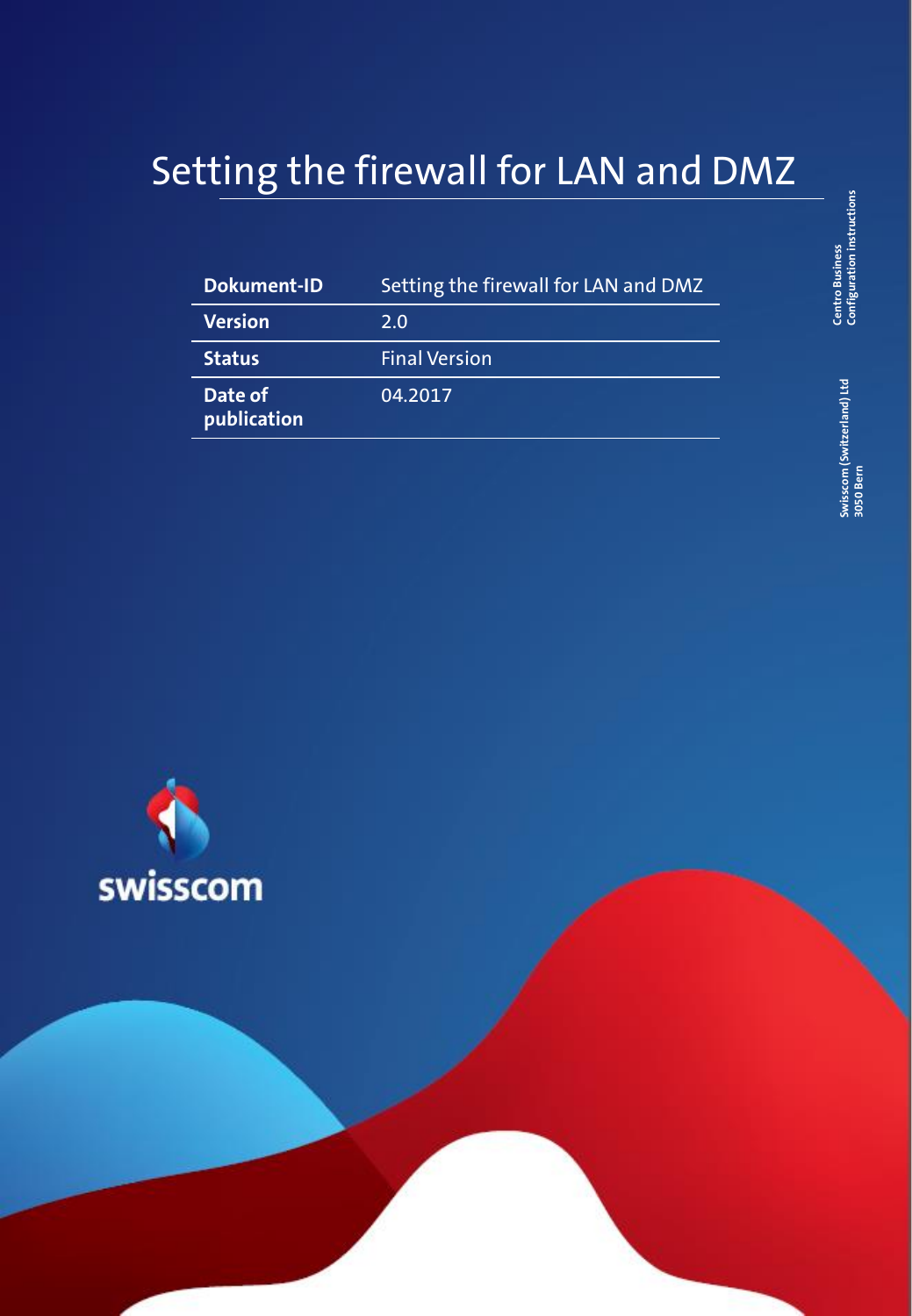# **Contents**

|                                                |   | Centro Business<br>Configuration instructions |
|------------------------------------------------|---|-----------------------------------------------|
| 1.1 Need                                       | 3 |                                               |
| 1.2 Description                                | 3 |                                               |
| 1.3 Requirements/limitations                   | 3 |                                               |
| 1.4 Illustration                               | 3 | Swisscom (Switzerland) Ltd<br>ansn Bern       |
| 1.5 Basic settings (LAN and DMZ packet filter) | 4 |                                               |
| 1.6 Add / edit filter rules                    | 5 |                                               |
| 1.7 Automatically generated filter rules       | 6 |                                               |
| 1.8 Content filters                            | 6 |                                               |



Swisscom (Switzerland) Ltd 3050 Bern

Swisscom (Switzerland) Ltd<br>3050 Bern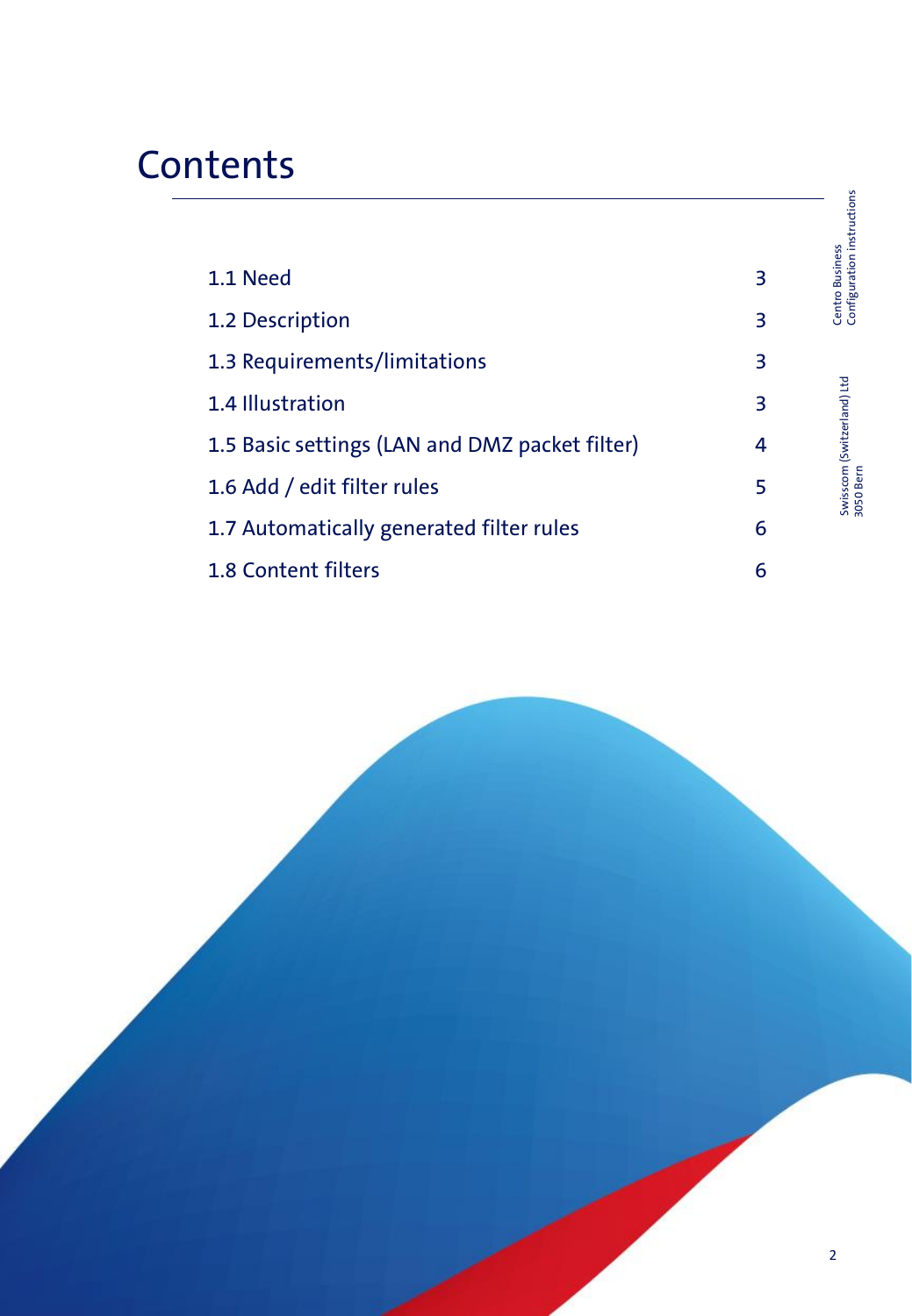# Setting the firewall for LAN and DMZ

## 1.1 Need

You wish to restrict Internet traffic to and from your customers' LAN / DMZ to protect your infrastructure and data.

### 1.2 Description

In the Centro Business Router, there are two independent firewalls available for customers' LAN and DMZ. For each firewall, you can choose between two predefined filter sets, and you have the option to set up your own filters or to disable the firewall. Different filter sets can be created for inbound and outbound traffic.

#### 1.3 Requirements/limitations Requirements:

- Swisscom Contract: My SME Office, Business Internet Services, Business Internet Light, Enterprise Connect XS or Internet for private customers
- Centro Business 2.0 with current firmware version. You can find the firmware on the official Centro Business help page under [Update Firmware](http://www.swisscom.ch/centrobusiness2-fw)
- Access to the router portal is established

#### Limitations:

- If the customer does not use fixed IP addresses or has not enabled DMZ, only the LAN firewall will be displayed.
- BNS Service is enabled in the bundle.

#### 1.4 Illustration

None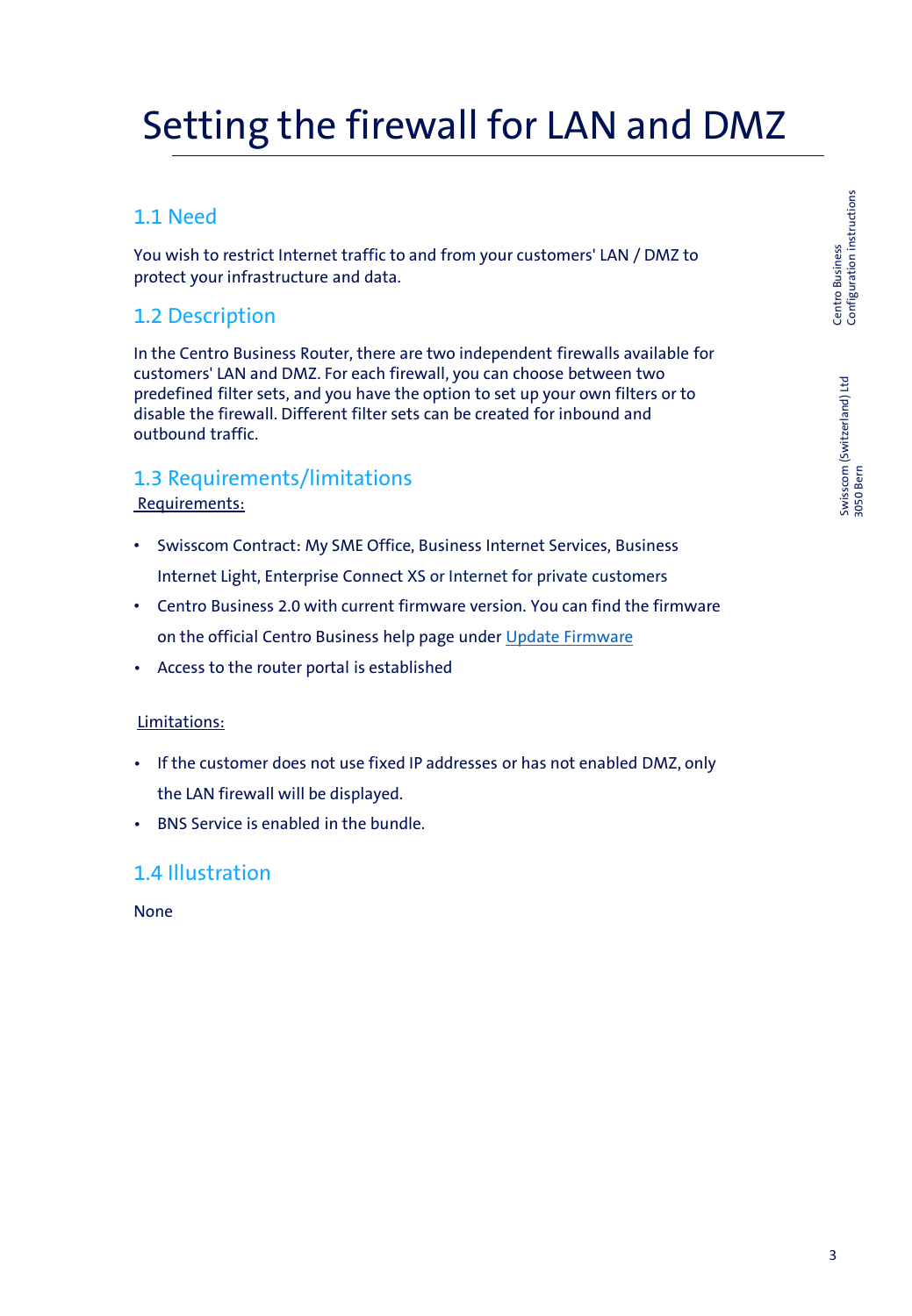Swisscom (Switzerland) Ltd 3050 Bern

Swisscom (Switzerland) Ltd<br>3050 Bern

# 1.5 Basic settings (LAN and DMZ packet filter)

The firewall settings shown in **Settings, Firewall, Basic Settings** will depend on the connection or the use of any fixed IP addresses. If no fixed public IP addresses have been subscribed to or DMZ is not enabled, only the LAN firewall will be displayed. When DMZ is enabled, both the LAN and DMZ firewall is displayed.

The following filter sets can be selected for each firewall.

- **Balanced** (Default): In this operating mode, the firewall forwards all outgoing and incoming data traffic from and to LAN or DMZ except for a defined set of protocols.
- **Strict**: The firewall blocks incoming traffic to LAN or DMZ except for a few ports used for router management. With regard to outgoing traffic from the customer's LAN or DMZ, only a small set of ports is blocked.
- **Custom**: All incoming traffic for both IPv4 and IPv6 addresses to the customer's LAN is blocked. All outgoing traffic from the customer's LAN is allowed through.
- **Off**: The firewall is turned off. Both incoming and outgoing connections to and from the customer's LAN or DMZ are being allowed through.

Under the tabs "**LAN firewall rules**" and "**DMZ firewall rules**" you can see the actual blocks for each service or port.

| Swisscom                                                                        |                                                 |                              |                                |        | $DE$   FR   IT   EN |  |
|---------------------------------------------------------------------------------|-------------------------------------------------|------------------------------|--------------------------------|--------|---------------------|--|
| <b>Network</b><br>Overview<br>Router                                            | Internet<br><b>WLAN</b>                         | <b>VoIP</b>                  | Firewall<br><b>Diagnostics</b> |        | Logout              |  |
| <b>Basic Settings</b><br><b>LAN Firewall Level</b><br><b>DMZ Firewall Level</b> | Balanced (Default)<br><b>Balanced (Default)</b> | $\checkmark$<br>$\checkmark$ |                                |        |                     |  |
|                                                                                 |                                                 |                              |                                | Cancel | Save                |  |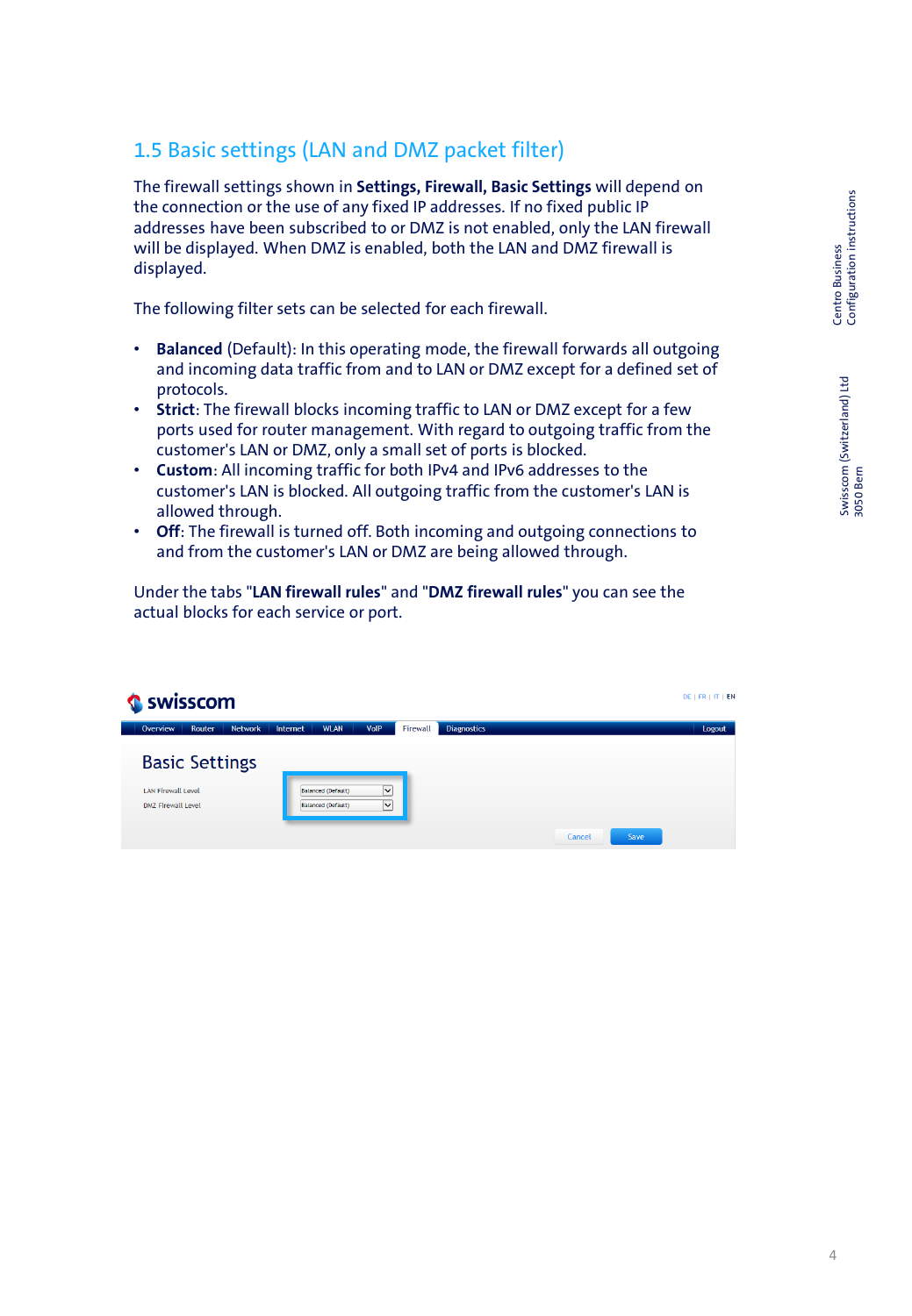# Centro Business<br>Configuration instructions Configuration instructions Centro Business

### 1.6 Add / edit filter rules

When the basic setting for the LAN or DMZ firewall level is set to "**Custom"**, you can create and edit your own rules for the relevant firewall. Here, you can select either incoming Internet traffic to the customer's LAN or DMZ or outgoing Internet traffic from the customer's LAN or DMZ. Select the **Add** button under **LAN firewall rules** or **DMZ firewall rules**, WAN-LAN rules or LAN-WAN to define the relevant rule.

Each filter rule consists of the following data elements.

- Name (can be individually chosen)
- Status (enabled/disabled)
- Logs (yes/no)
- Policies (accept or reject)
- Destination ports (single port or port range, or several ports or ranges)
- Source ports (single port or port range, or several ports or ranges)
- IP Version (any, IPv4 or IPv6)
- Destination criterion type (IPv4 or IPv6) any address/single address, subnet, address range
- Source criterion type (IPv4 or IPv6) any address/single address, subnet, address range
- Exclusive flag (exclusion)

| swisscom<br>Overview<br>Router<br>Network              | <b>WLAN</b><br>VoIP<br>Internet | Firewall<br><b>Diagnostics</b>                                  | Logout |
|--------------------------------------------------------|---------------------------------|-----------------------------------------------------------------|--------|
|                                                        |                                 |                                                                 |        |
| <b>LAN Firewall Rules</b>                              |                                 |                                                                 |        |
| WAN-LAN Rules of LAN Firewall ( $@ \Rightarrow \Box$ ) |                                 | <b>Edit Custom Firewall Rule</b>                                |        |
| # Name<br>Status                                       | Description                     |                                                                 |        |
| Default Policy IPv4<br>Enabled                         | IP version:                     | <b>Rule settings</b>                                            |        |
| Enabled<br>Default Policy IPv6                         | IP version:                     | My new rule<br>e.g. «My new rule»<br>Name                       |        |
|                                                        |                                 | Status<br>Enabled<br>$\pmb{\mathrm{v}}$                         |        |
| Add                                                    |                                 | No<br>$\pmb{\mathrm{v}}$                                        |        |
| LAN-WAN Rules of LAN Firewall                          | -20                             | Edit the policy                                                 |        |
|                                                        |                                 |                                                                 |        |
| $#$ Name<br>Status                                     | Description<br>IP version:      | Policy<br>Accept<br>and the state of the state of the           |        |
| Default Policy IPv4<br>Enabled                         |                                 |                                                                 |        |
|                                                        |                                 |                                                                 |        |
| Default Policy IPv6<br>Enabled                         | IP version:                     | Rule ports                                                      |        |
|                                                        |                                 |                                                                 |        |
| Add                                                    |                                 | <b>Destination ports</b><br>$-$ Any $-$<br>٠,                   |        |
|                                                        |                                 | Source ports<br>$-$ Any $-$<br>$\pmb{\mathrm{v}}$               |        |
|                                                        |                                 | <b>Rule IP addresses</b>                                        |        |
|                                                        |                                 | <b>IP</b> Version<br>Any<br>the contract of the contract of the |        |
|                                                        |                                 |                                                                 |        |